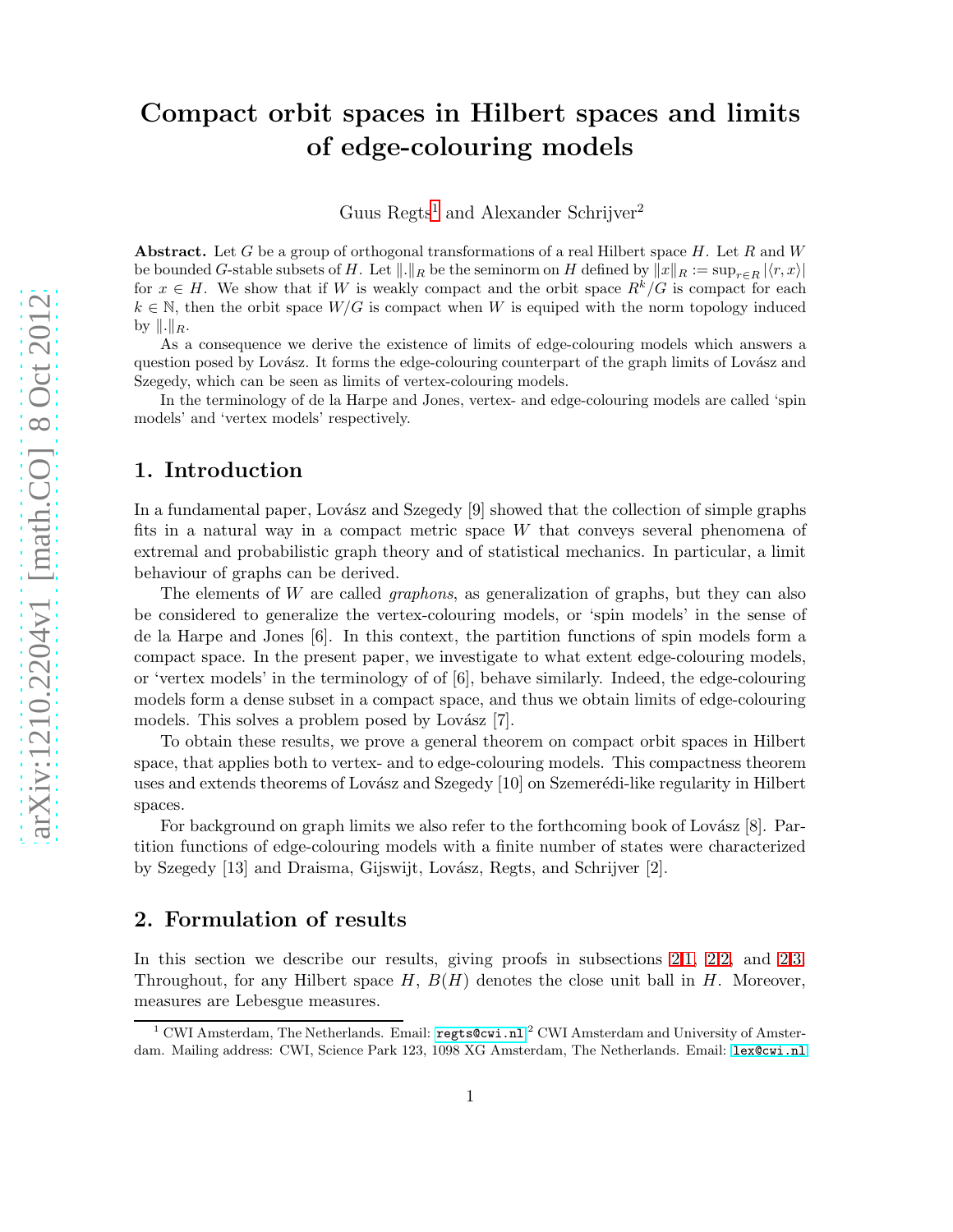Compact orbit spaces in Hilbert spaces. Let  $H$  be a real Hilbert space and let  $R$ be a bounded subset of H. Define a seminorm  $\|.\|_R$  and a pseudometric<sup>[3](#page-1-0)</sup> d<sub>R</sub> on H by, for  $x, y \in H$ :

(1) 
$$
||x||_R := \sup_{r \in R} |\langle r, x \rangle|
$$
 and  $d_R(x, y) := ||x - y||_R$ .

In this paper, we use the topology induced by this pseudometric only if we explicitly mention it, otherwise we use the topology induced by the usual Hilbert norm  $\|\cdot\|$ .

A subset W of H is called *weakly compact* if it is compact in the weak topology on H. Note that for any  $W \subseteq H$  (cf. [5]):

(2) W closed, bounded, and convex  $\Rightarrow$  W weakly compact  $\Rightarrow$  W bounded.

Let G be a group acting on a topological space X. Then the *orbit space* X/G is the quotient space of X taking the orbits of G as classes. A subset Y of X is called G*-stable* if  $g \cdot y \in Y$  for each  $g \in G$  and  $y \in Y$ .

<span id="page-1-1"></span>Our first main theorem (which we prove in Section [2](#page-0-1)[.1\)](#page-3-0) is:

Theorem 1. *Let* H *be a Hilbert space and let* G *be a group of orthogonal transformations of* H*. Let* W *and* R *be* G*-stable subsets of* H*, with* W *weakly compact and* Rk/G *compact for each* k. Then  $(W, d_R)/G$  *is compact.* 

Application to graph limits and vertex-colouring models. As a consequence of Theorem [1](#page-1-1) we now first derive the compactness of the graphon space, which was proved by Lovász and Szegedy [10]. Let  $H = L^2([0,1]^2)$ , the set of all square integrable functions  $[0,1]^2 \to \mathbb{R}$ . Let R be the collection of functions  $\chi^A \times \chi^B$ , where A and B are measurable subsets of [0, 1] and where  $\chi^A$  and  $\chi^B$  denote the incidence functions of A and B. Let  $S_{[0,1]}$ be the group of measure space automorphisms of [0, 1]. The group  $S_{[0,1]}$  acts naturally on H. Moreover,  $R^k/S_{[0,1]}$  is compact for each k. (This can be derived from the fact that for each measurable  $A \subseteq [0,1]$  there is a  $\pi \in S_{[0,1]}$  such that  $\pi(A)$  is an interval up to a set of measure 0 (cf.  $[11]$ ).)

Let W be the set of [0,1]-valued functions  $w \in H$  satisfying  $w(x, y) = w(y, x)$  for all  $x, y \in [0, 1]$ . Then W is a closed bounded convex  $S_{[0,1]}$ -stable subset of H. So by Theorem [1,](#page-1-1)  $(W, d_R)/S_{[0,1]}$  is compact. The elements of W are called *graphons*, where two elements w, w' of W are assumed to be the same graphon if  $w' = g \cdot w$  for some  $g \in S_{[0,1]}$ . Therefore one may say that the graphon space is compact with respect to  $d_R$ .

In the context of de la Harpe and Jones [6], graphons can be considered as 'spin models' (with infinitely many states). For any  $w \in W$ , the *partition function*  $\tau(w)$  of w is given by, for any graph  $F$ :

<span id="page-1-0"></span> $3A$  seminorm is a norm except that nonzero elements may have norm 0. A pseudometric is a metric except that distinct points may have distance 0. One can turn a pseudometric space into a metric space by identifying points at distance 0, but for our purposes it is notationally easier and sufficient to maintain the original space. Notions like convergence pass easily over to pseudometric spaces, but limits need not be unique.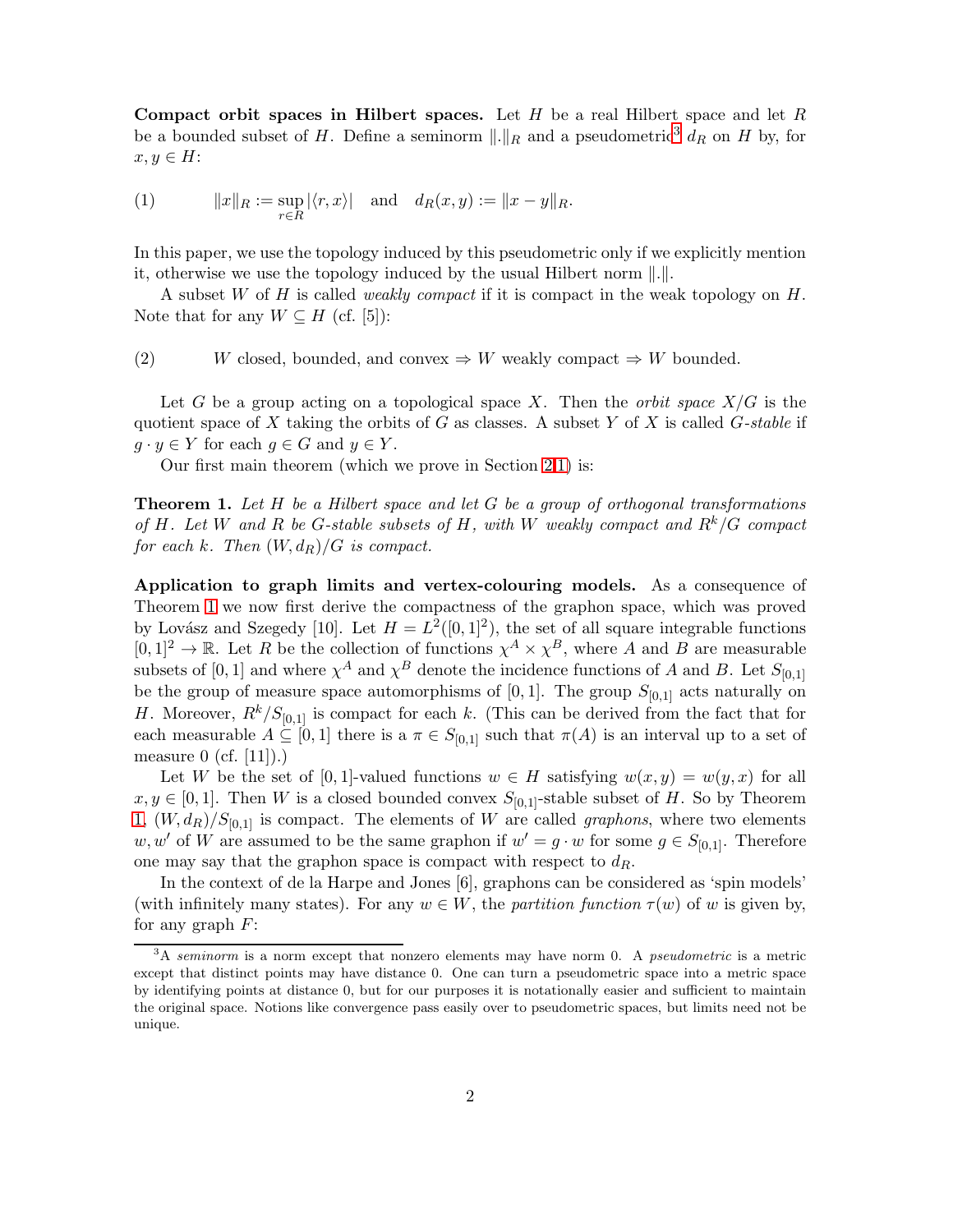(3) 
$$
\tau(w)(F) := \int_{[0,1]^{V(F)}} \prod_{uv \in E(F)} w(x(u), x(v)) dx.
$$

Let F denote the collection of simple graphs. Lovász and Szegedy [9] showed that  $\tau$ :  $(W, d_R) \to \mathbb{R}^{\mathcal{F}}$  is continuous (here the restriction to simple graphs is necessary). Since  $(W, d_R)/S_{[0,1]}$  is compact and since  $\tau$  is  $S_{[0,1]}$ -invariant, the collection of functions  $f : \mathcal{F} \to \mathbb{R}$ that are partition functions of graphons is compact. Hence each sequence  $\tau(w_1), \tau(w_2), \ldots$ of partition functions of graphons  $w_1, w_2, \ldots$ , such that  $\tau(w_i)(F)$  converges for each F, converges to the partition function  $\tau(w)$  of some graphon w.

Since simple graphs can be considered as elements of  $W$  (by considering their adjacency matrix as element of  $W$ ), this also gives a limit behaviour of simple graphs.

Application to edge-colouring models. We next show how Theorem [1](#page-1-1) applies to the edge-colouring model (also called vertex model) For this, it will be convenient to use a different, but universal model of Hilbert space. Let C be a finite or infinite set, and consider the Hilbert space  $H := \ell^2(C)$ , the set of all functions  $f : C \to \mathbb{R}$  with  $\sum_{c \in C} f(c)^2 < \infty$ , having norm  $||f|| := (\sum_{c \in C} f(c)^2)^{1/2}$ . (Each Hilbert space is isomorphic to  $\ell^2(C)$  for some C.) Following de la Harpe and Jones [6], any element of  $\ell^2(C)$  is called an *edge-colouring model*, with *state set* (or *colour set*) C.

Define for each  $k = 0, 1, \ldots$ :

$$
(4) \tH_k := \ell^2(C^k).
$$

The tensor power  $\ell^2(C)^{\otimes k}$  embeds naturally in  $\ell^2(C^k)$ , and  $O(H)$  acts naturally on  $H_k$ . Define moreover

(5) 
$$
R_k := \{r_1 \otimes \cdots \otimes r_k \mid r_1, \ldots, r_k \in B(H)\} \subseteq H_k.
$$

Again, let  $\mathcal F$  be the collection of simple graphs. As usual,  $H_k^{S_k}$  $\kappa_k^{S_k}$  denotes the set of elements of  $H_k$  that are invariant under the natural action of  $S_k$  on  $H_k$ . Define the function

<span id="page-2-0"></span>(6) 
$$
\pi: \prod_{k=0}^{\infty} H_k^{S_k} \to \mathbb{R}^{\mathcal{F}} \text{ by } \pi(h)(F) := \sum_{\phi: E(F) \to C} \prod_{v \in V(F)} h_{\deg(v)}(\phi(\delta(v)))
$$

for  $h = (h_k)_{k \in \mathbb{N}} \in \prod_{k \in \mathbb{N}} H_k^{S_k}$ <sup> $S_k$ </sup> and  $F \in \mathcal{F}$ . Here  $\deg(v)$  denotes the degree of v. Moreover,  $\delta(v)$  is the set of edges incident with v, in some arbitrary order, say  $e_1, \ldots, e_k$ , with  $k :=$ deg(v). Then  $\phi(\delta(v)) := (\phi(e_1), \dots, \phi(e_k))$  belongs to  $C^k$ . (So  $\phi(\delta(v))$  may be viewed as the set of colours 'seen' from v.) For [\(6\)](#page-2-0), the order chosen is irrelevant, as  $h_k$  is  $S_k$ -invariant.

The function  $\pi(h) : \mathcal{F} \to \mathbb{R}$  can be considered as the *partition function* of the edgecolouring model h. It is not difficult to see that  $\pi$  is well-defined, and continuous if we take the usual Hilbert metric on each  $H_k$ , even if we replace  $\mathcal F$  be the collection of all graphs without loops (cf. [\(14\)](#page-5-1)). For simple graphs it remains continuous on  $\prod_k B_k$  where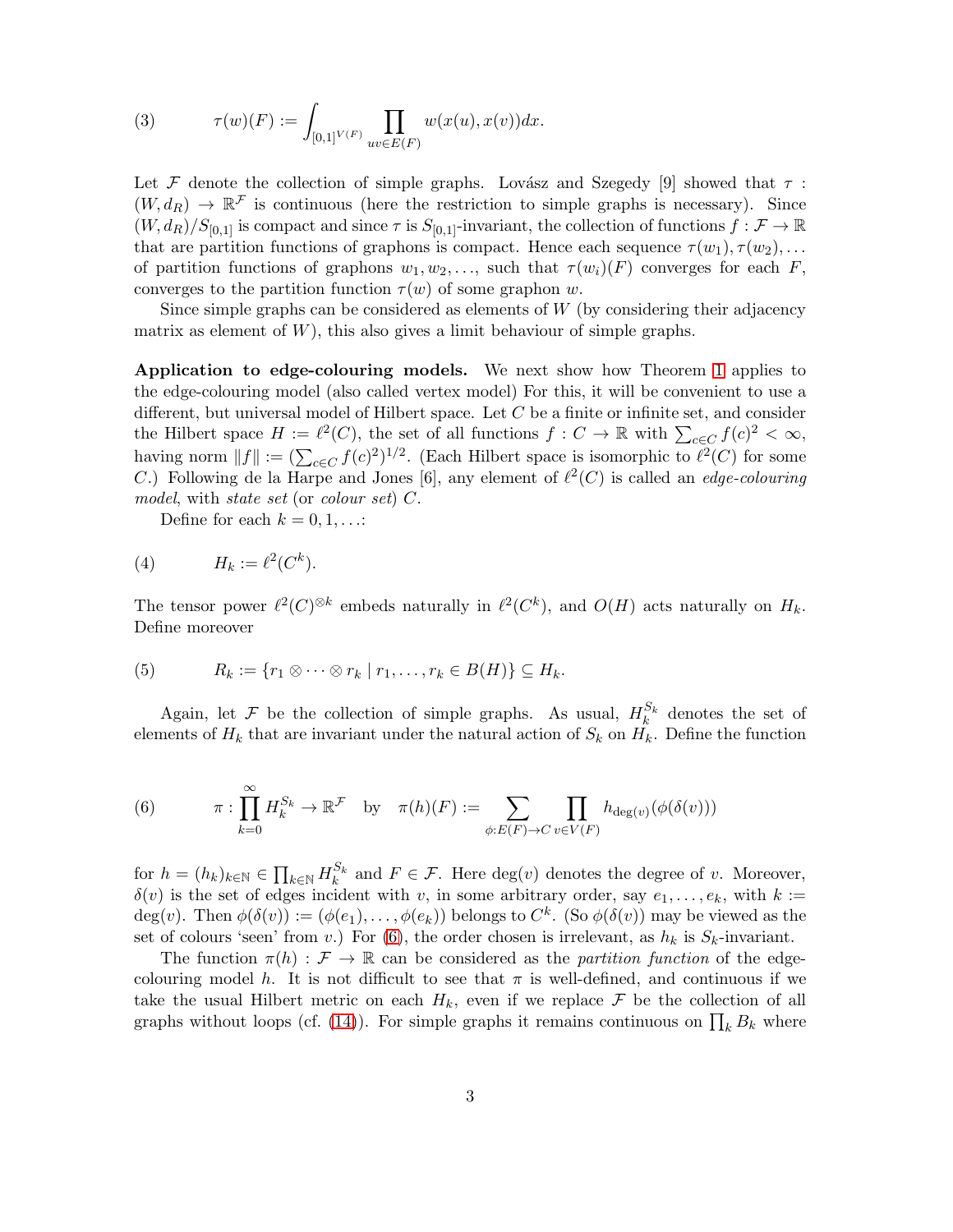<span id="page-3-3"></span> $B_k := B(H_k^{S_k})$  $\binom{S_k}{k}$  if we replace for each k the Hilbert metric on  $B_k$  by  $d_{R_k}$ :

**Theorem 2.**  $\pi$  *is continuous on*  $\prod$ k∈N  $(B_k, d_{R_k}).$ 

<span id="page-3-1"></span>This is proved in Section [2.](#page-0-1)[2,](#page-5-0) while in Section [2.](#page-0-1)[3](#page-7-0) we derive from Theorem [1:](#page-1-1)

**Theorem 3.** 
$$
(\prod_{k=0}^{\infty} (B_k, d_{R_k}))/O(H)
$$
 is compact.

Now  $\pi$  is  $O(H)$ -invariant. This follows from the facts that  $\ell^2(C^k)$  is the completion of  $\ell^2(C)^{\otimes k}$  and that  $O(H)$ -invariance is direct if each  $h_k$  belongs to  $\ell^2(C)^{\otimes k}$ . Hence Theorem [3](#page-3-1) implies:

**Corollary 3a.** *The image*  $\pi(\prod_k B_k)$  *of*  $\pi$  *is compact.* 

This implies:

**Corollary 3b.** Let  $h^1, h^2, \ldots \in \prod_k B_k$  be such that for each simple graph  $F$ ,  $\pi(h^i)(F)$ *converges as*  $i \to \infty$ . Then there exists  $h \in \prod_k B_k$  such that for each simple graph  $F$ ,  $\lim_{i\to\infty} \pi(h^i)(F) = \pi(h)(F)$ .

As  $\ell^2(C')$  embeds naturally in  $\ell^2(C)$  if  $C' \subseteq C$ , all edge-colouring models with any finite number of states embed in  $\ell^2(C)$  if C is infinite. So the corollary also describes a limit behaviour of finite-state edge-colouring models, albeit that the limit may have infinitely many states.

The corollary holds more generally for sequences in  $\prod_k \lambda_k B_k$ , for any fixed sequence  $\lambda_0, \lambda_1, \ldots \in \mathbb{R}$ .

We do not know if the quotient function  $\pi / \sim (\prod_k B_k) / \sim \rightarrow \mathbb{R}^{\mathcal{F}}$  is one-to-one, where ~ is the equivalence relation on  $\prod_k B_k$  with  $h \sim h'$  whenever h' belongs to the closure of the  $O(H)$ -orbit of h. (For finite C and F replaced by the set of all graphs, this was proved in [12].) The analogous result for vertex-colouring models (i.e., graph limits) was proved by Borgs, Chayes, Lovász, Sós, and Vesztergombi [1].

#### <span id="page-3-0"></span>2.1. Proof of Theorem [1](#page-1-1)

<span id="page-3-2"></span>In this section we give a proof of Theorem [1.](#page-1-1)

**Proposition 1.** Let H be a Hilbert space and let  $R, W \subseteq H$  with R bounded and W weakly *compact.* Then  $(W, d_R)$  *is complete.* 

**Proof.** Let  $a_1, a_2, \ldots \in W$  be a Cauchy sequence with respect to  $d_R$ . We must show that it has a limit in  $W$ , with respect to  $d_R$ . As W is weakly compact, the sequence has a weakly convergent subsequence, say with limit  $a$ . Then  $a$  is a required limit, that is,  $\lim_{n\to\infty} d_R(a_n, a) = 0$ . For choose  $\varepsilon > 0$ . As  $a_1, a_2, \ldots$  is a Cauchy sequence with respect to  $d_R$ , there is a p such that  $d_R(a_n, a_m) < \frac{1}{2}\varepsilon$  for all  $n, m \geq p$ . For each  $r \in R$ , as a is the weak limit of a subsequence of  $a_1, a_2, \ldots$ , there is an  $m \geq p$  with  $|\langle r, a_m - a \rangle| < \frac{1}{2}\varepsilon$ . This implies for each  $n \geq p$ :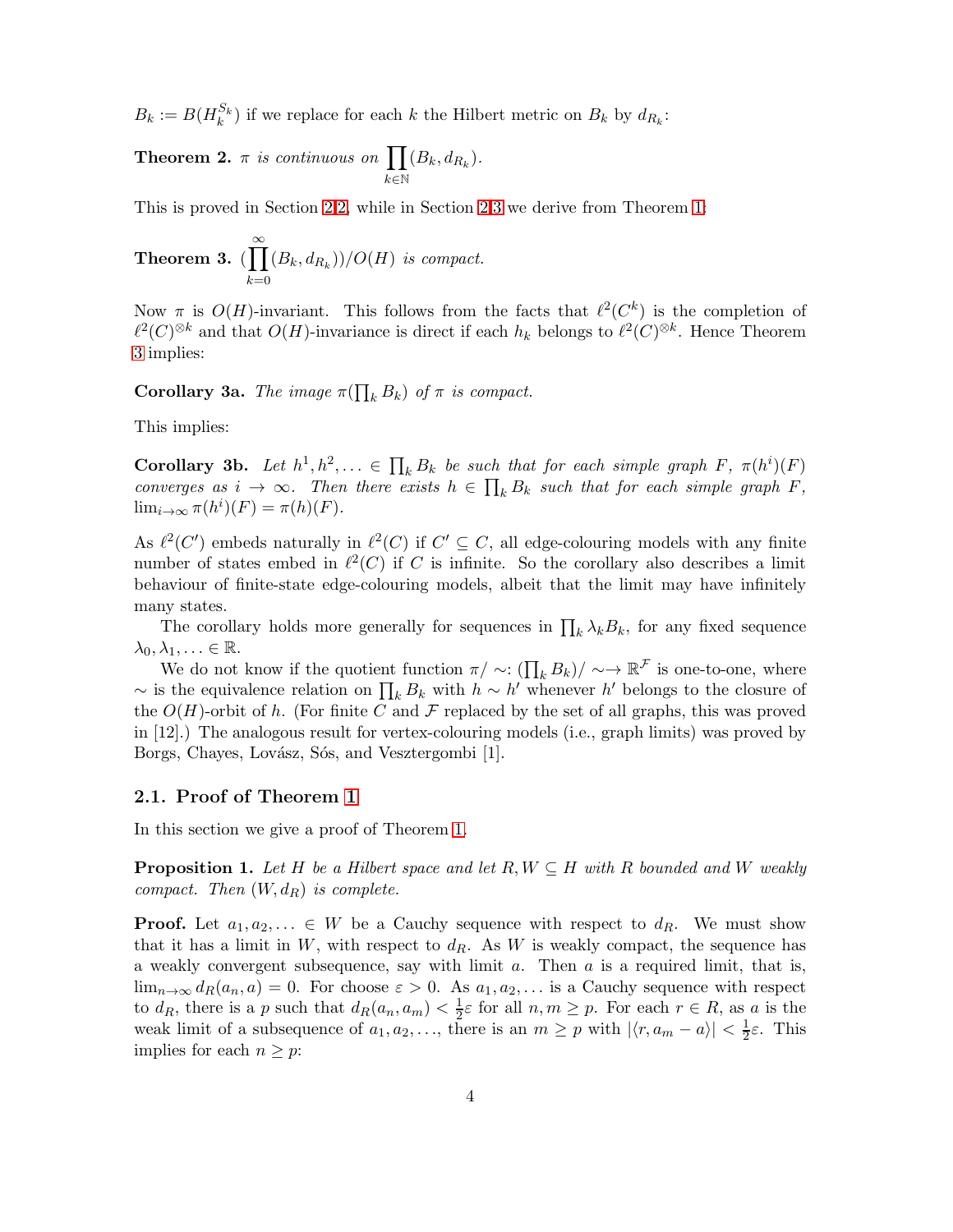(7) 
$$
|\langle r, a_n - a \rangle| \leq |\langle r, a_n - a_m \rangle| + |\langle r, a_m - a \rangle| < \varepsilon.
$$

So  $d_R(a_n, a) \leq \varepsilon$  if  $n \geq p$ .

Let G be a group acting on a pseudometric space  $(X, d)$  that leaves d invariant. Define a pseudometric  $d/G$  on X by, for  $x, y \in X$ :

П

(8) 
$$
(d/G)(x,y) = \inf_{g \in G} d(x,g \cdot y).
$$

As d is G-invariant,  $(d/G)(x, y)$  is equal to the distance of the G-orbits  $G \cdot x$  and  $G \cdot y$ . Any two points x, y on the same G-orbit have  $(d/G)(x, y) = 0$ . If we identify points of  $(X, d/G)$ that are on the same orbit, the topological space obtained is homeomorphic to the orbit space  $(X, d)/G$  of the topological space  $(X, d)$ . Note that being compact or not is invariant under such identifications.

<span id="page-4-1"></span>**Proposition 2.** *If*  $(X, d)$  *is a complete metric space, then*  $(X, d/G)$  *is complete.* 

**Proof.** Let  $a_1, a_2, \ldots \in X$  be Cauchy with respect to  $d/G$ . Then it has a subsequence  $b_1, b_2, \ldots$  such that  $(d/G)(b_k, b_{k+1}) < 2^{-k}$  for all k. Let  $g_1 = 1 \in G$ . If  $g_k \in G$  has been found, let  $g_{k+1} \in G$  be such that  $d(g_k b_k, g_{k+1} b_{k+1}) < 2^{-k}$ . Then  $g_1 b_1, g_2 b_2, \ldots$  is Cauchy with respect to d. Hence it has a limit, b say. Then  $\lim_{k\to\infty} (d/G)(b_k, b) = 0$ , implying  $\lim_{n\to\infty}(d/G)(a_n,b)=0.$ П

Let H be a Hilbert space and let  $R \subseteq H$ . For any  $k \geq 0$ , define

(9) 
$$
Q_k = \{ \lambda_1 r_1 + \dots + \lambda_k r_k \mid r_1, \dots, r_k \in R, \lambda_1, \dots, \lambda_k \in [-1, +1] \}.
$$

For any pseudometric d, let  $B_d(Z,\varepsilon)$  denote the set of points at distance at most  $\varepsilon$  from Z. The following is a form of 'weak Szemerédi regularity'. (cf. Lemma 4.1 of Lovász and Szegedy [10], extending a result of Fernandez de la Vega, Kannan, Karpinski, and Vempala [4]):

<span id="page-4-2"></span>**Proposition 3.** *If*  $R \subseteq B(H)$ *, then for each*  $k \geq 1$ *:* 

(10) 
$$
B(H) \subseteq B_{d_R}(Q_k, 1/\sqrt{k}).
$$

**Proof.** Choose  $a \in B(H)$  and set  $a_0 := a$ . If, for some  $i \geq 0$ ,  $a_i$  has been found, and  $d_R(a_i, 0) > 1/\sqrt{k}$ , choose  $r \in R$  with  $|\langle r, a_i \rangle| > 1/\sqrt{k}$ . Define  $a_{i+1} := a_i - \langle r, a_i \rangle r$ . Then, with induction,

<span id="page-4-0"></span>
$$
(11) \t ||a_{i+1}||^2 = ||a_i||^2 - \langle r, a_i \rangle^2 (2 - ||r||^2) \le ||a_i||^2 - \langle r, a_i \rangle^2 \le ||a_i||^2 - 1/k \le 1 - (i+1)/k.
$$

Moreover, as  $\langle r, a_i \rangle \in [-1, +1]$ , we know by induction that  $a - a_i \in Q_i$ .

By [\(11\)](#page-4-0), as  $||a_{i+1}||^2 \geq 0$ , the process terminates for some  $i \leq k$ . For this i one has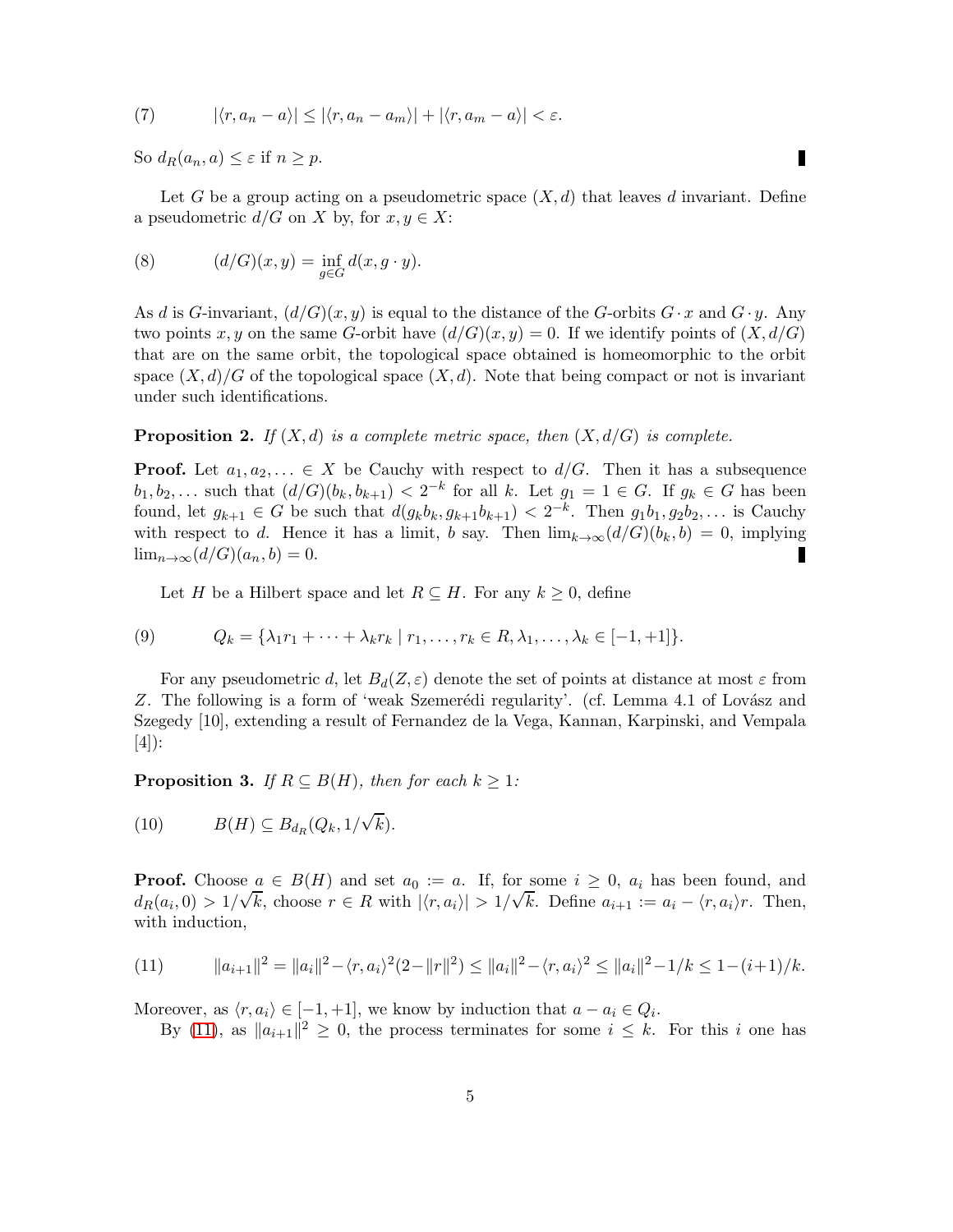$d_R(a_i, 0) \leq 1/\sqrt{k}$ . Hence, as  $Q_i \subseteq Q_k$ ,  $d_R(a, Q_k) \leq d_R(a, Q_i) \leq d_R(a, a - a_i) = d_R(a_i, 0) \leq$  $\frac{1}{\sqrt{k}}$ .

We can now derive Theorem [1.](#page-1-1)

Theorem [1.](#page-1-1) *Let* H *be a Hilbert space and let* G *be a group of orthogonal transformations of* H*. Let* W *and* R *be* G*-stable subsets of* H*, with* W *weakly compact and* Rk/G *compact for each* k. Then  $(W, d_R)/G$  *is compact.* 

**Proof.** Observe that R is bounded as  $R/G$  is compact. So we can assume that  $R, W \subseteq$  $B(H)$ .

By Propositions [1](#page-3-2) and [2,](#page-4-1)  $(W, d_R/G)$  is complete. So it suffices to show that  $(W, d_R/G)$ is totally bounded; that is, for each  $\varepsilon > 0$ , W can be covered by finitely many  $d_R/G$ -balls of radius  $\varepsilon$  (cf. [3]).

Set  $k := \lceil 4/\varepsilon^2 \rceil$ . As  $R^k/G$  is compact,  $Q_k/G$  is compact (since the function  $R^k$  ×  $[-1,1]^k \to Q_k$  mapping  $(r_1,\ldots,r_k,\lambda_1,\ldots,\lambda_k)$  to  $\lambda_1r_1+\cdots+\lambda_kr_k$  is continuous, surjective, and G-equivariant). Hence (as  $d_R \leq d_2$ )  $(Q_k, d_R)/G$  is compact, and so  $(Q_k, d_R/G)$  is compact. Therefore,  $Q_k \nsubseteq B_{d_R/G}(F, 1/\sqrt{k})$  for some finite F. Then with Proposition [3,](#page-4-2)

(12) 
$$
W \subseteq B(H) \subseteq B_{d_R}(Q_k, 1/\sqrt{k}) \subseteq B_{d_R/G}(Q_k, 1/\sqrt{k}) \subseteq B_{d_R/G}(F, 2/\sqrt{k}) \subseteq B_{d_R/G}(F, \varepsilon).
$$

#### <span id="page-5-0"></span>2.2. Proof of Theorem [2](#page-3-3)

<span id="page-5-2"></span>For any graph  $F$ , define a function

(13) 
$$
\pi_F: \prod_{v \in V(F)} B_{\deg(v)} \to \mathbb{R} \text{ by } \pi_F(h) := \sum_{\phi: E(F) \to C} \prod_{v \in V(F)} h_v(\phi(\delta(v)))
$$

<span id="page-5-3"></span>for  $h = (h_v)_{v \in V(F)} \in \prod_{v \in V(F)} B_{\deg(v)}$ . (The sum in [\(13\)](#page-5-2) converges, as follows from [\(14\)](#page-5-1) below.)

**Proposition 4.** *If* F *is a simple graph, then*  $\pi_F$  *is continuous on*  $v\in V(F)$  $(B_{\deg(v)}, d_{R_{\deg(v)}}).$ 

**Proof.** We first prove the following. For any  $k$ , any  $h \in H_k^{S_k}$  $k^{S_k}$ , and any  $c_1, \ldots, c_l \in C$  with  $l \leq k$ , let  $h(c_1, \ldots, c_l)$  be the element of  $H_{k-l}^{S_{k-l}}$  with  $h(c_1, \ldots, c_l)(c_{l+1}, \ldots, c_k) = h(c_1, \ldots, c_k)$ for all  $c_{l+1}, \ldots, c_k \in C$ . Let  $k_1, \ldots, k_n \in \mathbb{N}$ , let  $h_i \in H_{k_i}^{S_{k_i}}$  $\sum_{k_i}^{S_{\kappa_i}}$  for  $i = 1, \ldots, n$ , and let  $F =$  $([n], E)$  be a graph with  $\deg(i) \leq k_i$  for  $i = 1, ..., n$ . Then

<span id="page-5-1"></span>(14) 
$$
\sum_{\phi: E \to C} \prod_{v \in [n]} ||h_v(\phi(\delta(v)))|| \leq \prod_{v \in [n]} ||h_v||.
$$

We prove this by induction on |E|, the case  $E = \emptyset$  being trivial. Let  $|E| \geq 1$ , and choose an edge  $ab \in E$ . Set  $E' := E \setminus \{ab\}$  and  $\delta'(v) := \delta(v) \setminus \{ab\}$  for each  $v \in V(F)$ . Then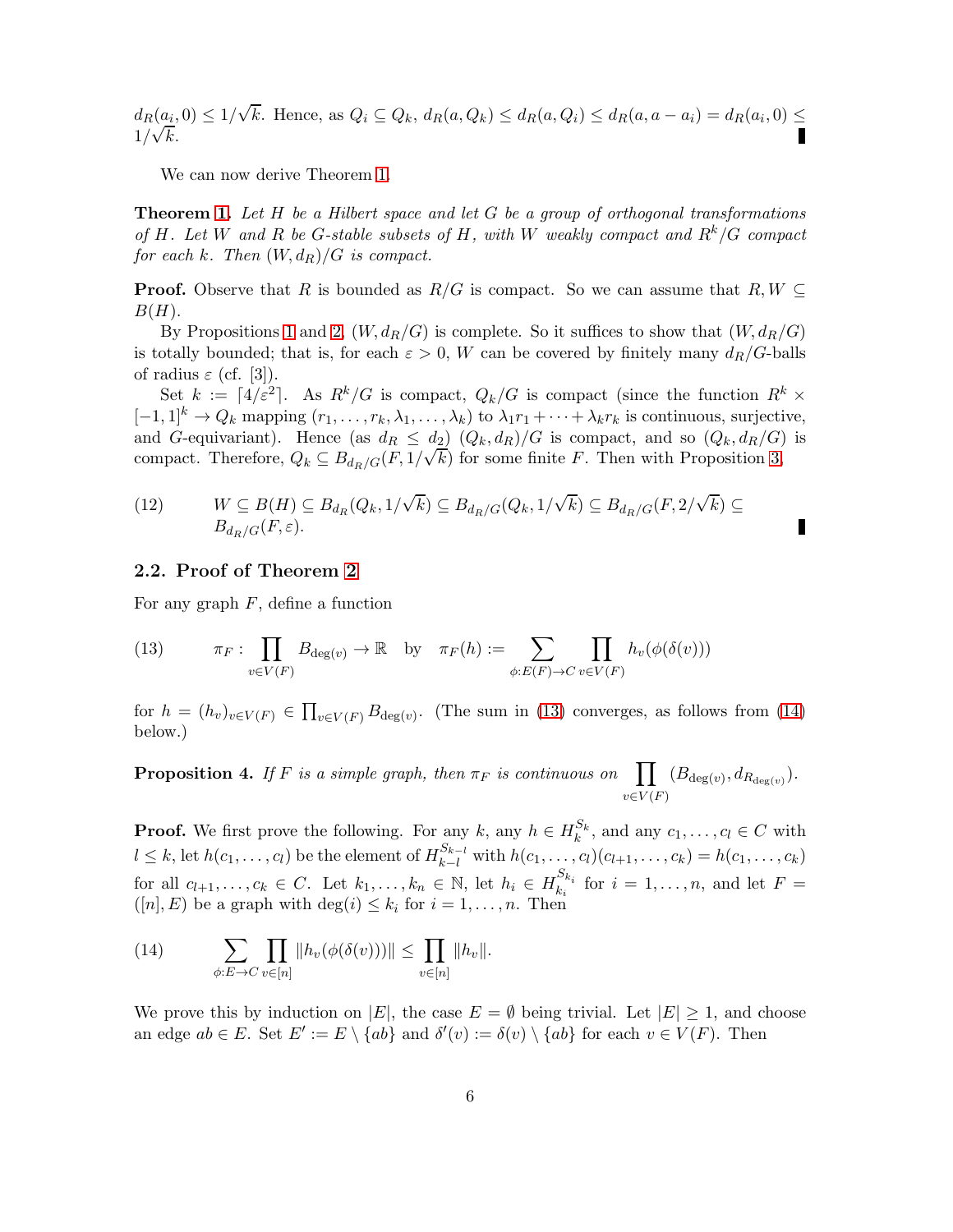(15) 
$$
\sum_{\phi:E \to C} \prod_{v \in [n]} ||h_v(\phi(\delta(v)))|| =
$$

$$
\sum_{\phi:E' \to C} \sum_{c \in C} ||h_a(\phi(\delta'(a)), c)|| ||h_b(\phi(\delta'(b)), c)|| \prod_{\substack{v \in [n] \\ v \neq a,b}} ||h_v(\phi(\delta(v)))|| \le \sum_{\phi:E' \to C} ||h_a(\phi(\delta'(a)))|| ||h_b(\phi(\delta'(b)))|| \prod_{\substack{v \in [n] \\ v \neq a,b}} ||h_v(\phi(\delta(v)))|| \le \prod_{v \in [n]} ||h_v||,
$$

where the inequalities follow from Cauchy-Schwarz and induction, respectively. This proves [\(14\)](#page-5-1).

We next prove that for each  $h = (h_v)_{v \in V(F)} \in \prod_{v \in V(F)} H_{\text{deg}(v)}$  and each  $u \in V(F)$ :

(16) 
$$
\pi_F(h) \leq ||h_u||_{R_{\deg(u)}} \prod_{\substack{v \in V(F) \\ v \neq u}} ||h_v||.
$$

To see this, let  $N(u)$  be the set of neighbours of  $u, F' := F - u$ , and  $\delta'(v) := \delta(v) \setminus \delta(u)$  for  $v \in V(F) \setminus \{u\}.$  Then

(17) 
$$
\pi_F(h) = \sum_{\phi: E(F) \to C} \prod_{v \in V(F)} h_v(\phi(\delta_F(v))) =
$$

$$
\sum_{\phi: E(F') \to C} \langle \bigotimes_{v \in N(u)} h_v(\phi(\delta'(v))), h_u \rangle \prod_{v \in V(F') \setminus N(u)} h_v(\phi(\delta(v))) \le
$$

$$
\sum_{\phi: E(F') \to C} ||h_u||_{R_{\deg(u)}} \prod_{v \in V(F')} ||h_v(\phi(\delta'(v)))|| \le ||h_u||_{R_{\deg(u)}} \prod_{v \in V(F')} ||h_v||,
$$

where the inequalities follow from the definition of  $\|.\|_{R_{\deg(u)}}$  and from [\(14\)](#page-5-1) (applied to  $F'$ ), respectively. This proves [\(16\)](#page-6-0).

Now let  $g, h \in \prod_{v \in V(F)} B_{\deg(v)}$ . We can assume that  $V(F) = [n]$ . For  $u = 1, \ldots, n$ , define  $p^u \in \prod_{i \in [n]} B_{\text{deg}(i)}$  by  $p_i^u := g_i$  if  $i < u$ ,  $p_u^u := g_u - h_u$ , and  $p_i^u := h_i$  if  $i > u$ . Moreover, for  $u = 0, \ldots, n$ , define  $q^u \in \prod_{i \in [n]} B_{\deg(i)}$  by  $q_i^u := g_i$  if  $i \leq u$  and  $q_i^u = h_i$  if  $i > u$ . So  $q^n = g$  and  $q^0 = h$ . By the multilinearity of  $\pi_F$  we have  $\pi_F(q^u) - \pi_F(q^{u-1}) = \pi_F(p^u)$ . Hence by [\(16\)](#page-6-0) we have the following, proving the theorem,

(18) 
$$
\pi_F(g) - \pi_F(h) = \sum_{u=1}^n (\pi_F(q^u) - \pi_F(q^{u-1})) = \sum_{u=1}^n \pi_F(p^u) \le \sum_{u=1}^n ||p_u^u||_{R_{\deg(u)}} = \sum_{u=1}^n ||g_u - h_u||_{R_{\deg(u)}}.
$$

<span id="page-6-0"></span> $\blacksquare$ 

Now we can derive:

**Theorem [2.](#page-3-3)**  $\pi$  *is continuous on*  $\prod$  $k \in \mathbb{N}$  $(B_k, d_{R_k}).$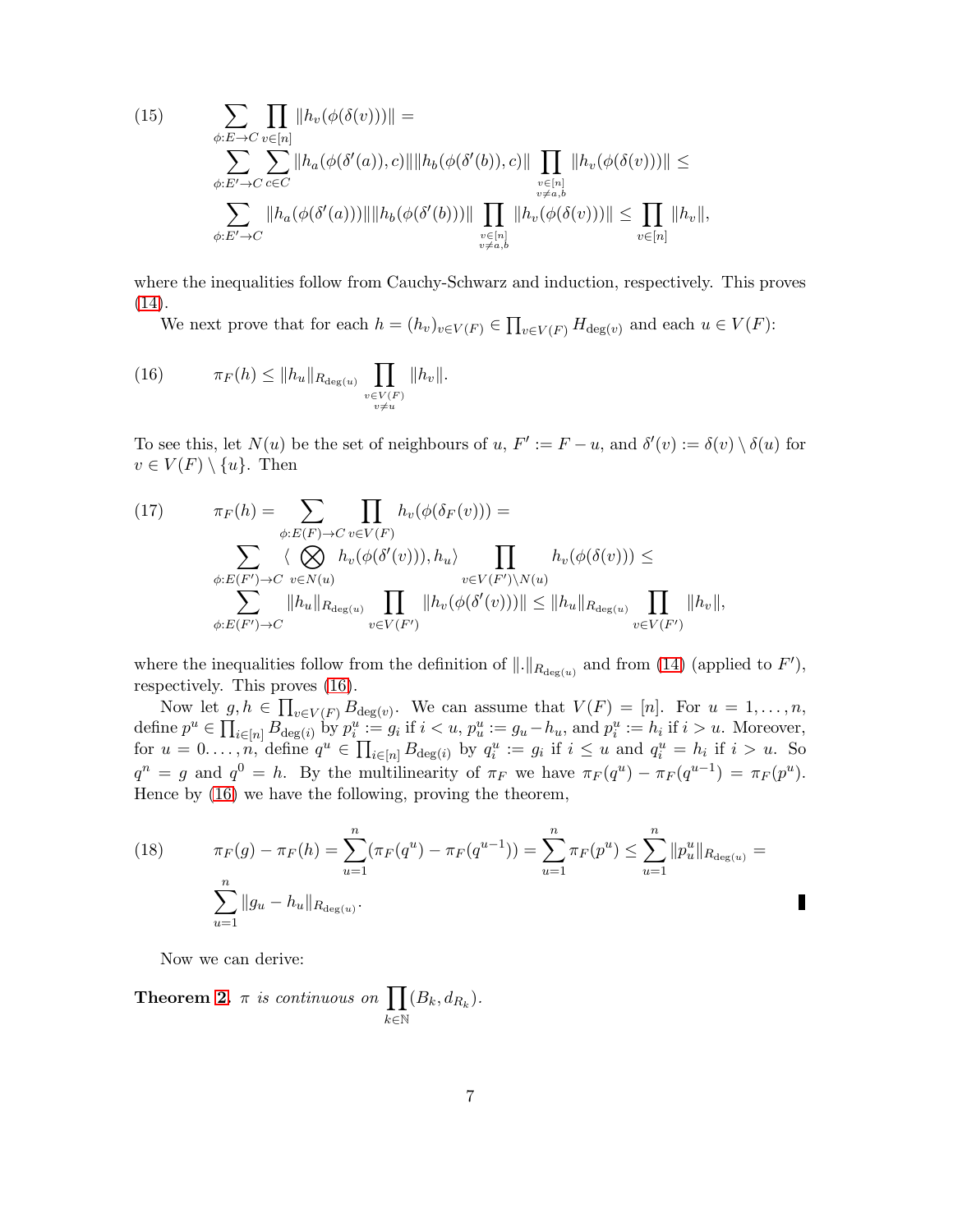**Proof.** For each  $F \in \mathcal{F}$ , the function  $\psi : \prod_{k \in \mathbb{N}} B_k \to \prod_{v \in V(F)} B_{\deg(v)}$  mapping  $(h_k)_{k \in \mathbb{N}}$  to  $(h_{\deg(v)})_{v\in V(F)}$  is continuous. As  $\pi(.)(F) = \pi_F(\psi(.))$ , the theorem follows from Proposition [4.](#page-5-3)

#### <span id="page-7-0"></span>2.3. Proof of Theorem [3](#page-3-1)

<span id="page-7-1"></span>We first show:

**Proposition 5.** Let  $(X_1, \delta_1), (X_2, \delta_2), \ldots$  be complete metric spaces and let G be a group *acting on each*  $X_k$ *, leaving*  $\delta_k$  *invariant*  $(k = 1, 2, ...)$ *. Then*  $(\prod_{k=1}^{\infty} X_k)/G$  *is compact if* and only if  $(\prod_{k=1}^{t} X_k)/G$  is compact for each t.

**Proof.** Necessity being direct, we show sufficiency. We can assume that space  $X_k$  has diameter at most  $1/k$ . Let  $A := \prod_{k=1}^{\infty} X_k$ , and let d be the supremum metric on A. Then d is G-invariant and  $\prod_{k=1}^{\infty}(X_k, \delta_k)$  is G-homeomorphic with  $(A, d)$ . So it suffices to show that  $(A, d)/G$  is compact.

As each  $(X_k, \delta_k)$  is complete,  $(A, d)$  is complete (cf., e.g., [3] Theorem XIV.2.5). Hence, by Proposition [2,](#page-4-1)  $(A, d/G)$  is complete. So it suffices to prove that  $(A, d/G)$  is totally bounded; that is, for each  $\varepsilon > 0$ , A can be covered by finitely many  $d/G$ -balls of radius  $\varepsilon$ .

Set  $t := \lfloor \varepsilon^{-1} \rfloor$ . Let  $B := \prod_{k=1}^t X_k$  and  $C := \prod_{k=t+1}^\infty X_k$ , with supremum metrics  $d_B$ and  $d_C$  respectively. As  $B/G$  is compact (by assumption), it can be covered by finitely many  $d_B/G$ -balls of radius  $\varepsilon$ . As C has diameter at most  $1/(t+1) \leq \varepsilon$ ,  $A = B \times C$  can be covered by finitely many  $d/G$ -balls of radius  $\varepsilon$ .

This proposition is used to prove:

**Theorem 3.** 
$$
(\prod_{k=0}^{\infty} (B_k, d_{R_k}))/O(H)
$$
 is compact.

**Proof.** As each  $(B_k, d_{R_k})$  is complete (Proposition [1\)](#page-3-2), by Proposition [5](#page-7-1) it suffices to show that for each t,  $(\prod_{k=0}^t (B_k, d_{R_k}))/O(H)$  is compact. Consider the Hilbert space  $\prod_{k=0}^t H_k$ , and let  $W := \prod_{k=0}^{t} B_k$  and  $R := \prod_{k=0}^{t} R_k$ . Then the identity function on W is a homeomorphism from  $(W, d_R)$  to  $\prod_{k=0}^{t} (B_k, d_{R_k})$ . So it suffices to show that  $(W, d_R)/O(H)$  is compact. Now for each n,  $R^n/O(H)$  is compact, as it is a continuous image of  $B(H)^m/O(H)$ , with  $m := n(1 + 2 + \cdots + t)$ . The latter space is compact, as it is a continuous image of the compact space  $B(\mathbb{R}^m)^m$  (assuming  $|C| = \infty$ , otherwise  $B(H)$  itself is compact). So by Theorem [1,](#page-1-1)  $(W, d_R)/O(H)$  is compact.

### References

- [1] C. Borgs, J.T. Chayes, L. Lovász, V.T. Sós, K. Vesztergombi, Convergent sequences of dense graphs. I. Subgraph frequencies, metric properties and testing, *Advances in Mathematics* 219 (2008) 1801–1851.
- [2] J. Draisma, D. Gijswijt, L. Lov´asz, G. Regts, A. Schrijver, Characterizing partition functions of the vertex model, *Journal of Algebra* 350 (2012) 197–206.
- [3] J. Dugundji, *Topology*, Allyn and Bacon, Boston, 1966.